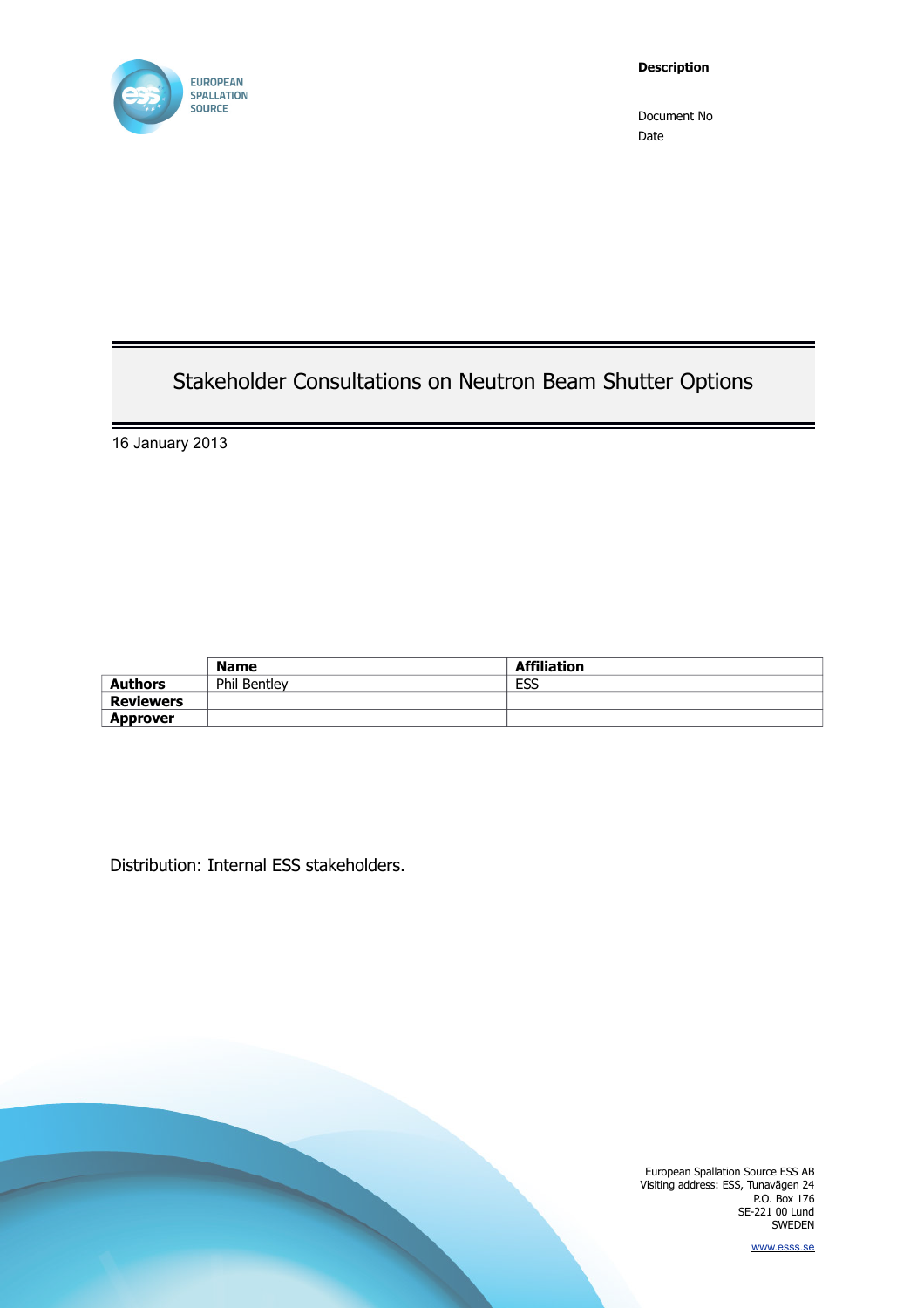

# **Table of Contents**

European Spallation Source ESS AB<br>Visiting address: ESS, Tunavägen 24<br>P.O. Box 176<br>SE-221 00 Lund<br>SWEDEN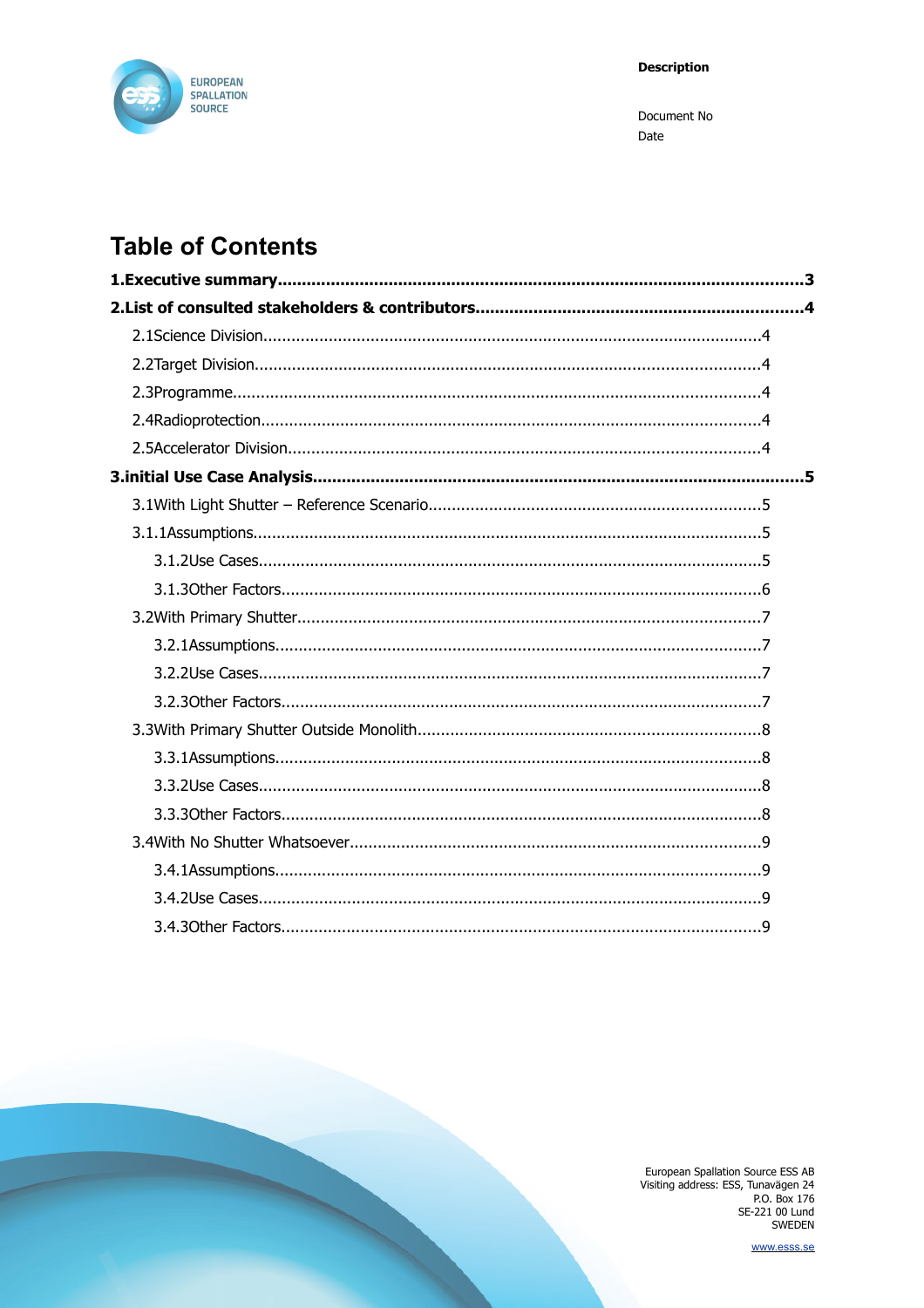

## <span id="page-2-0"></span>**1. EXECUTIVE SUMMARY**

There has been recent interest in the specifications of the neutron beam shutters within the target monolith, and whether those specifications will best serve the stakeholders during the construction and operation of the ESS facility. The Cross Functional Working Group on Beam Extraction was tasked by the ESS management in the summer of 2012 to address the feasibility and design of the baseline target monolith. Some differences of opinion were discovered during this process in the matter of primary shutters. As a result, a stakeholder consultation was held to establish use cases of shutters and to identify a number of scenarios and the viewpoints held by the various parties concerned, to try to evaluate some of the options.

This document summarises this endeavour. Four options were considered. In descending order of functionality and scope of changes to the baseline target design, these are:

- A primary shutter located inside the monolith
- A primary shutter located outside the monolith but within the common shielding bunker
- A service shutter (i.e. the current baseline)
- No shutter

From an operational viewpoint, the primary shutter inside the monolith was the option providing the greatest functionality, but from a project viewpoint this would have the greatest consequences in terms of change to the baseline and impact on the project planning. Conversely, the option without a shutter would make the construction project the easiest to realise but with an adverse affect on the utility and operations of the facility during the latter operational phase.

> European Spallation Source ESS AB Visiting address: ESS, Tunavägen 24 P.O. Box 176 SE-221 00 Lund SWEDEN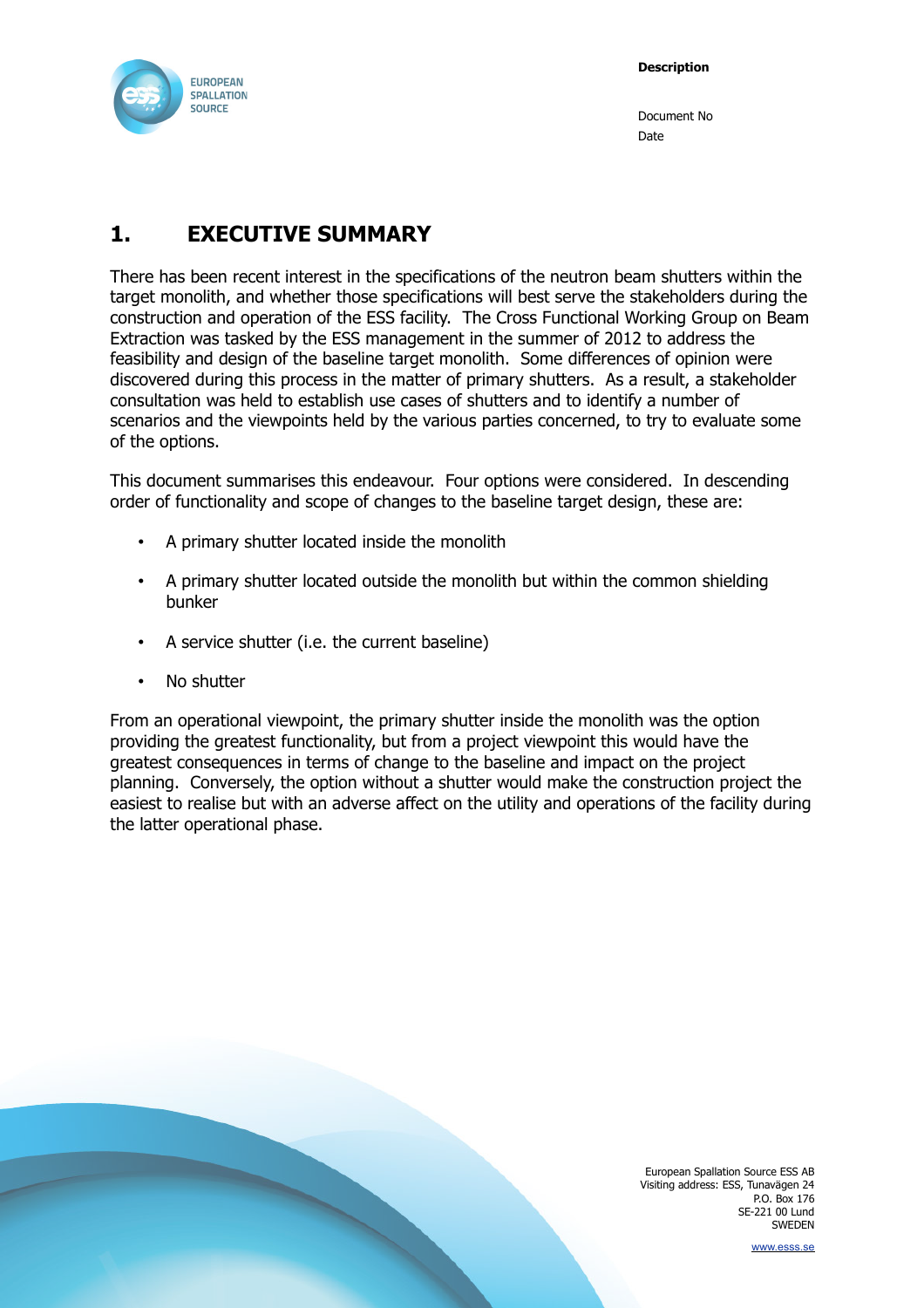

## <span id="page-3-5"></span>**2. LIST OF CONSULTED STAKEHOLDERS & CONTRIBUTORS**

#### <span id="page-3-4"></span>**2.1 Science Division**

Phil Bentley

Iain Sutton

Ken Andersen

Markus Strobl

Oliver Kirstein

Pascale Deen

#### <span id="page-3-3"></span>**2.2 Target Division**

Ferenc Mezei

François Plewinski

Magnus Göhran

Rikard Linander

Stephen Gallimore

#### <span id="page-3-2"></span>**2.3 Programme**

Robert Connatser

#### <span id="page-3-1"></span>**2.4 Radioprotection**

Peter Jacobsson

#### <span id="page-3-0"></span>**2.5 Accelerator Division**

Steve Peggs

Garry Trahern

European Spallation Source ESS AB Visiting address: ESS, Tunavägen 24 P.O. Box 176 SE-221 00 Lund SWEDEN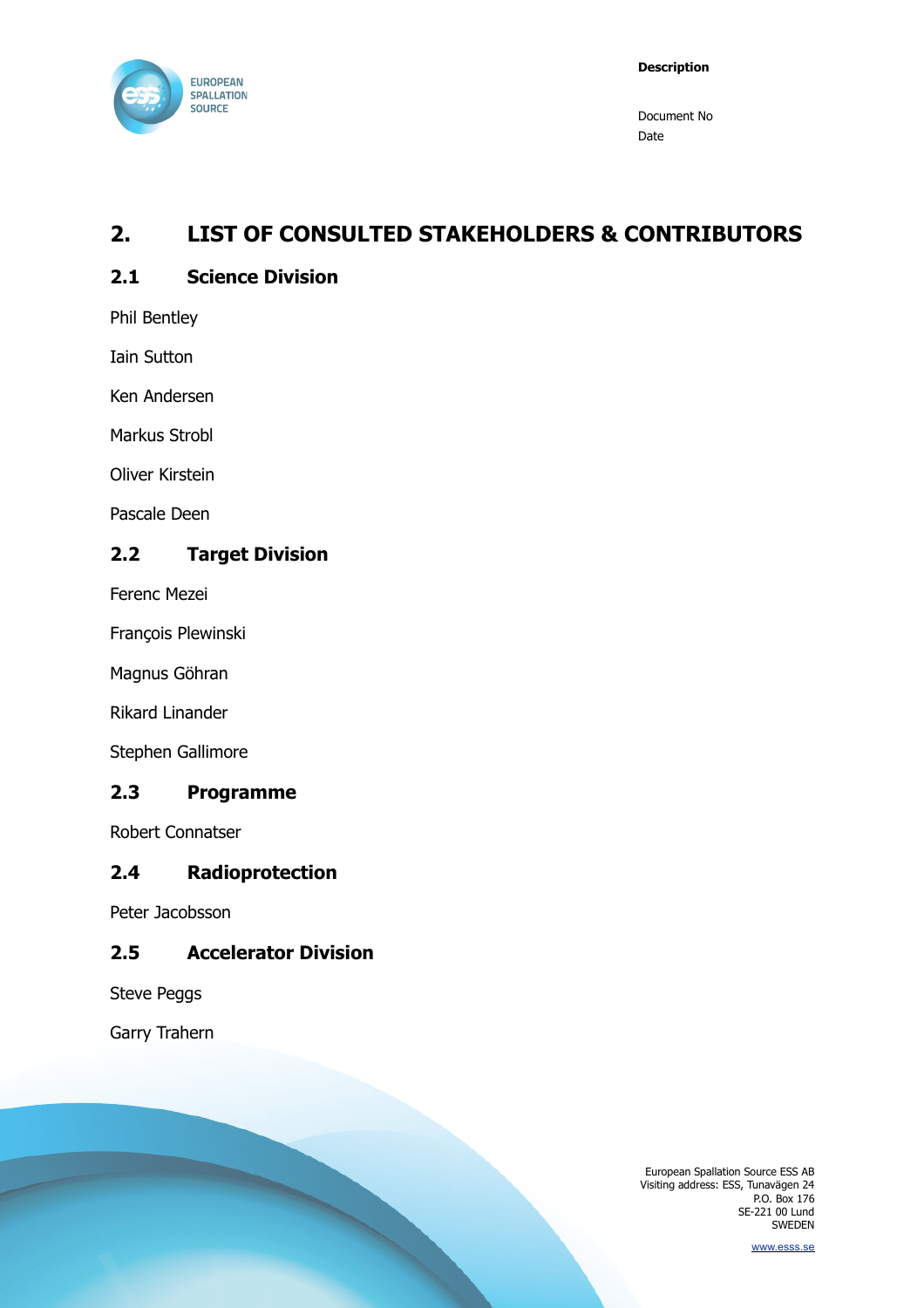

## <span id="page-4-3"></span>**3. INITIAL USE CASE ANALYSIS**

### <span id="page-4-2"></span>**3.1 With Light Shutter – Reference Scenario**

This scenario represents the current design of the monolith as described in the TDR.

#### <span id="page-4-1"></span>**3.1.1 Assumptions**

Access to beam plugs from the side of the monolith.

#### **3.1.2 Use Cases**

#### • **Instrument installation**.

- <span id="page-4-0"></span>a light shutter would allow access during neutron production (3 weeks) shutdown, involves vertical access to the shutter in the monolith).
- Waste is increased because the dummy primary shutter creates a larger space in the unused beam lines that needs to be filled with shielding.
- It allows visual access to the beam axis
- a light shutter would not allow access close to the monolith, within line of sight, during neutron production.
- This is the waste reference point against which the other two options are being compared
- Heavy duty shielding (insert and / or temporary walls / blocks) would be required with proton beam on.
- Instrument installation in and near the monolith requires approx 2 mo shutdown.
- No installation in first 10 m of beam from moderator except during shutdown
- **Long term maintenance/repair**, outside cross-talk zone, e.g. realignment, chopper replacement within line of sight only during proton beam shutdown.
- **Obsolescence**, e.g. changing instruments in 2030, access for removal of equipment within line of sight only during proton beam shutdown
- **Target maintenance** (inspections) of neutron beam window area only possible during proton beam shutdown.
- **During Beamline or Instrument Hot Commissioning or Operations**
	- Changing Instrument/beamline configurations (e.g. sample env, changing sample, beam testing) cannot be done freely irrespective of beam geometry, this will only be possible for regions out of line of sight with a secondary shutter closed.
	- PPS personnel protection system (in high activity alarms go off) then we have to shut down the proton beamcan shut one beam line rather than whole system
	- IPS instrument protection system (e.g. one instrument beam gets damaged, the whole system would need to be shut off)

European Spallation Source ESS AB Visiting address: ESS, Tunavägen 24 P.O. Box 176 SE-221 00 Lund SWEDEN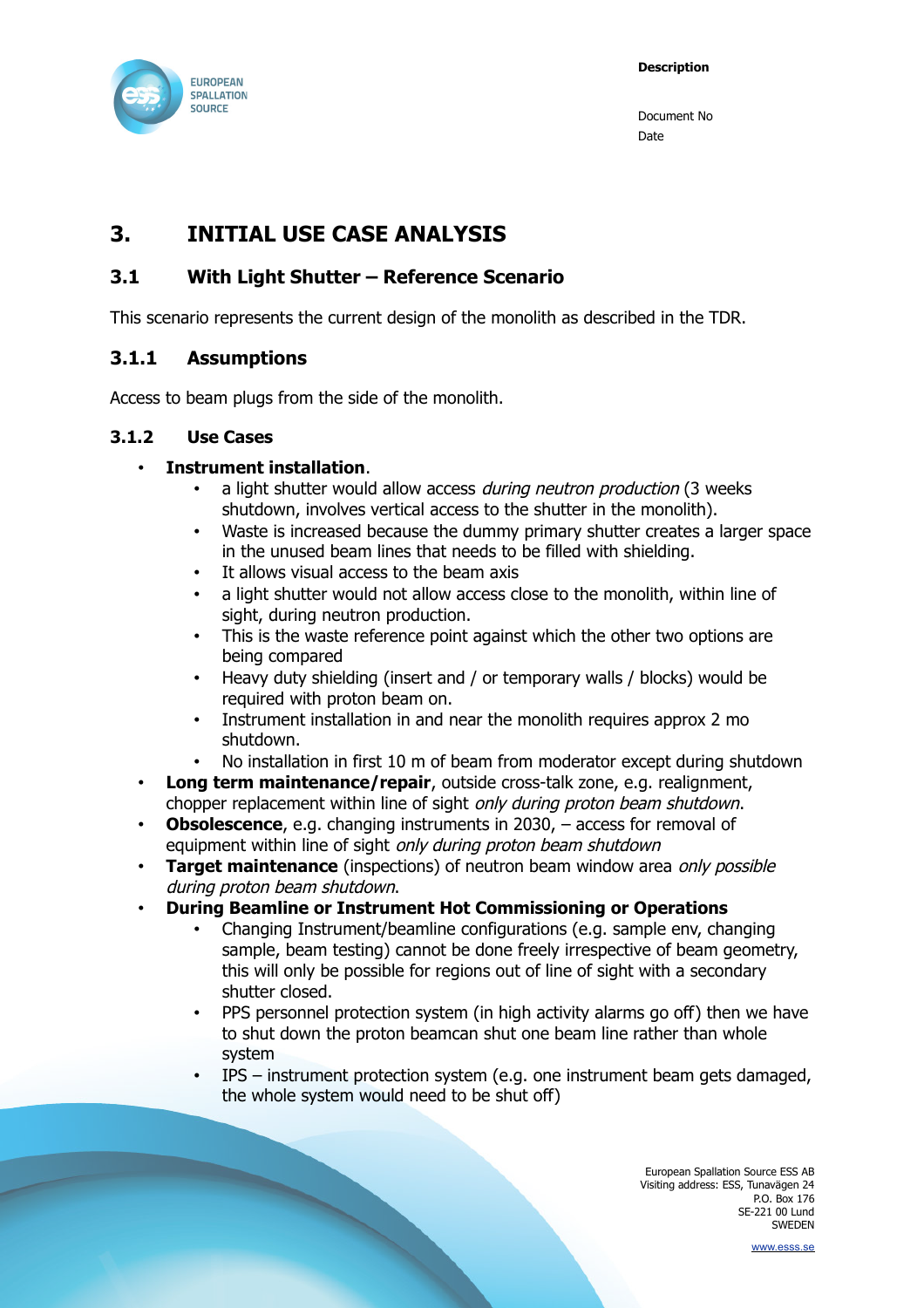

#### <span id="page-5-0"></span>**3.1.3 Other Factors**

**Engineering complexity of the monolith:** this is the reference scenario against which the others are measured.

**Experiment Hall Crane:** This calls for the capability to install a (current proposal) 20 ton cask at each beam port for insert removal. This has significant cost implications to the crane or cranes that have access to the face of the monolith in the experiment hall.

**Licensing**: this is the reference scenario against which the others are measured, so no relative issues are flagged.

**Consequences**: this is the reference scenario against which the others are measured, so no relative consequences are flagged.

> European Spallation Source ESS AB Visiting address: ESS, Tunavägen 24 P.O. Box 176 SE-221 00 Lund SWEDEN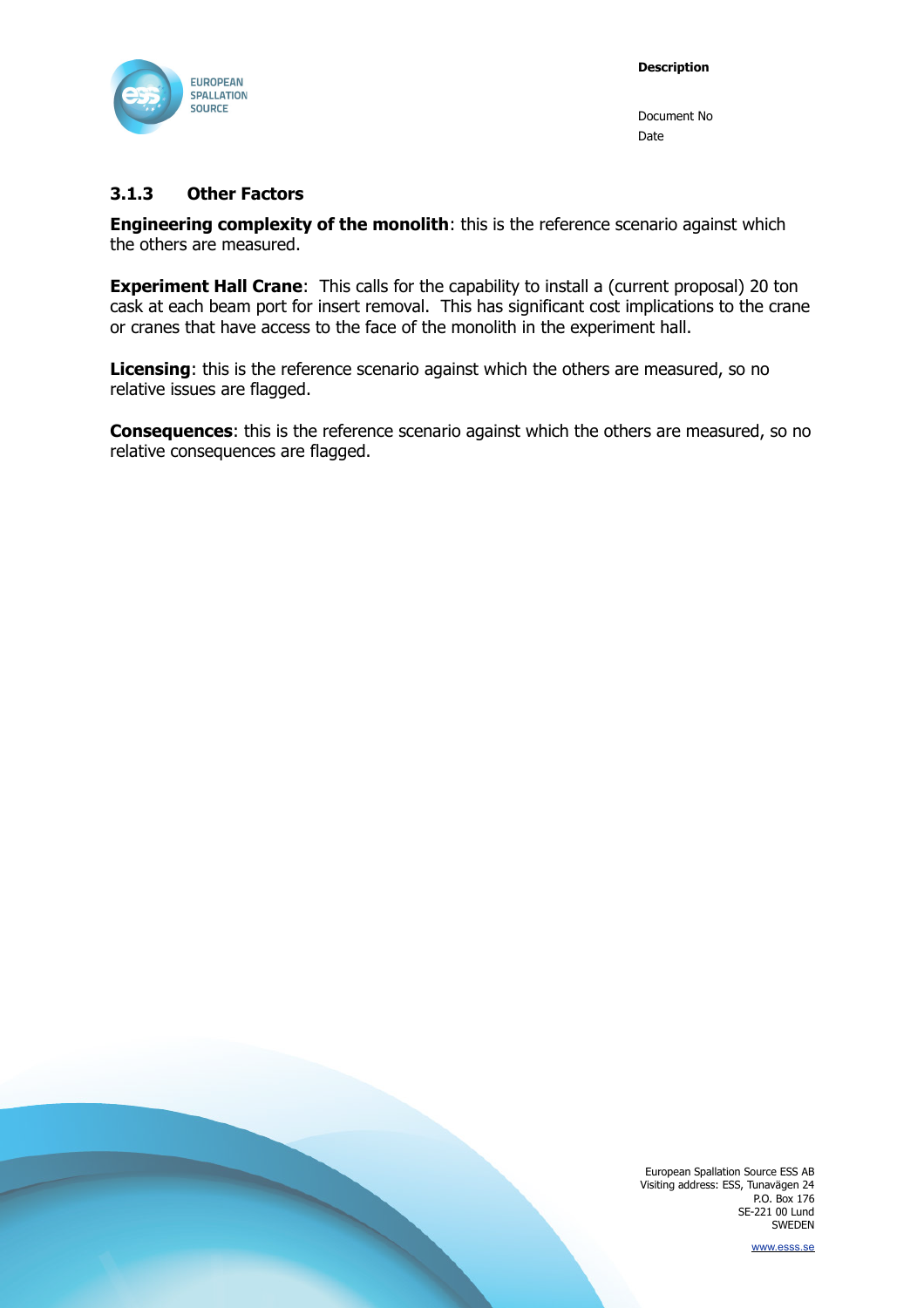

#### <span id="page-6-3"></span>**3.2 With Primary Shutter**

#### <span id="page-6-2"></span>**3.2.1 Assumptions**

This is a primary shutter similar to the SNS, i.e. in performance and placement is in the monolith structure.

#### **3.2.2 Use Cases**

- <span id="page-6-1"></span>• **Instrument installation**. We will be starting to build instruments during 2018, which means that the use cases are:
	- a primary shutter would allow access *during neutron production* (3 weeks shutdown, involves vertical access to the shutter in the monolith).
	- Waste is increased because the dummy primary shutter creates a larger space in the unused beam lines that needs to be filled with shielding.
	- It allows visual access to the beam axis with the proton beam on.
- **Long term maintenance**/repair, outside cross-talk zone, e.g. realignment, chopper replacement some 10s of metres away, during neutron production.
- **Obsolescence**, e.g. changing instruments in 2030, access for removal of equipment
- **Target maintenance** (inspections) of neutron beam window area possible during operations on a sector by sector basis (but in any case would be done during shutdown).
- **During Beamline or Instrument Hot Commissioning or Operations**
	- Changing Instrument/beamline configurations (e.g. sample env, changing sample, beam testing) can be done freely irrespective of beam geometry
	- PPS personnel protection system (in high activity alarms go off) then we can shut one beam line rather than whole system
	- IPS instrument protection system (e.g. one instrument beam gets damaged, shut the beam and not the whole system)

#### <span id="page-6-0"></span>**3.2.3 Other Factors**

#### **Engineering complexity of the monolith**: is increased.

**Licensing**: the shutter is a large mass close to the safety barrier and this presents a licensing issue for the monolith.

**Consequences**: no consequences recorded during the meeting.

European Spallation Source ESS AB Visiting address: ESS, Tunavägen 24 P.O. Box 176 SE-221 00 Lund SWEDEN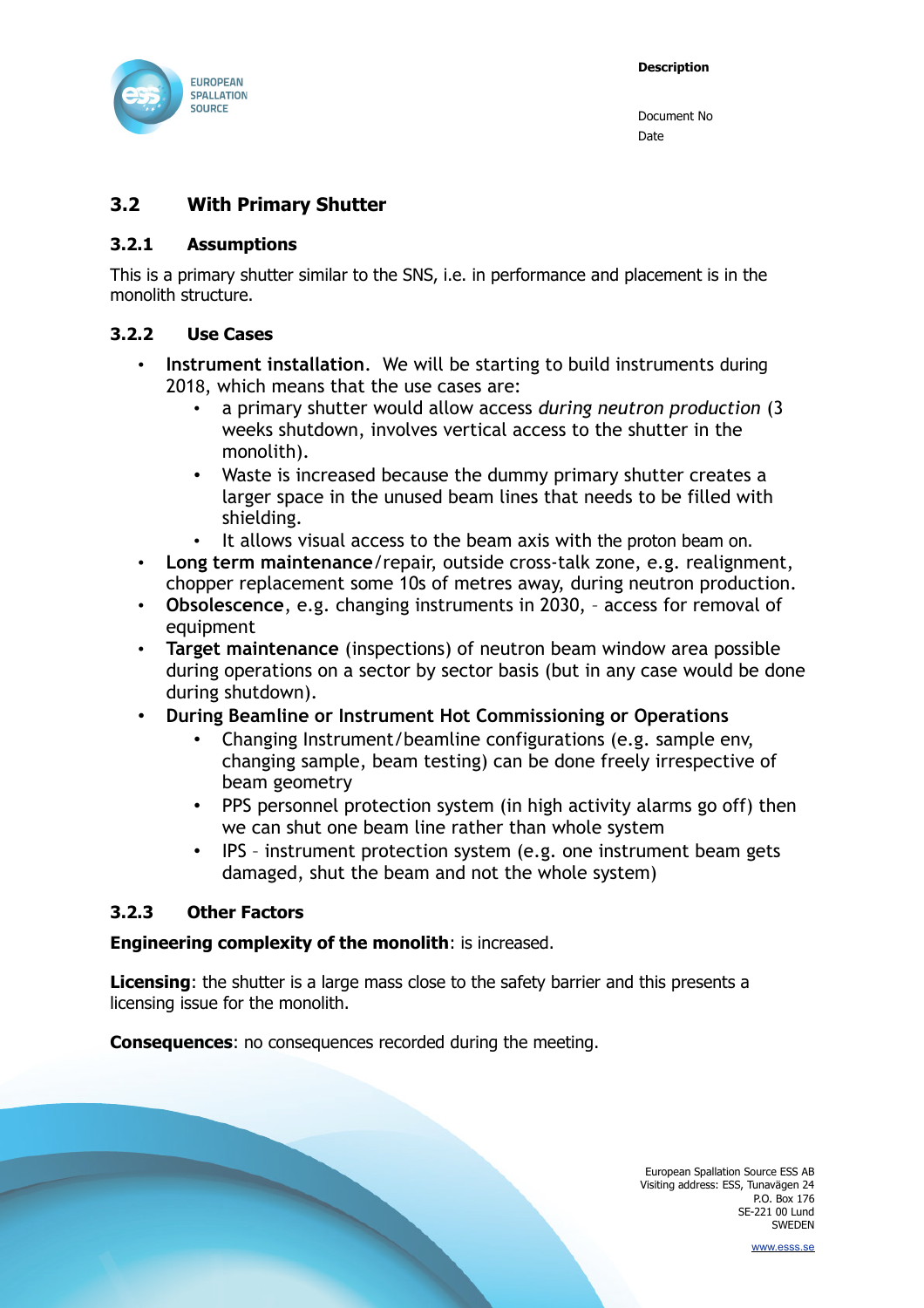

#### <span id="page-7-3"></span>**3.3 With Primary Shutter Outside Monolith**

#### <span id="page-7-2"></span>**3.3.1 Assumptions**

This is a primary shutter outside the monolith, with no shutter in the monolith.

#### **3.3.2 Use Cases**

- <span id="page-7-1"></span>• **Instrument installation**. We will be starting to build instruments during 2018, which means that the use case is that
	- a primary shutter would allow access *during neutron production* to beam axis downstream of the shutter.
	- Waste is increased because the total quantity of irradiated material now includes the shutter mechanisms outside the monolith
	- It allows visual access to the beam axis with the proton beam on, downstream of the shutter.
- **Long term maintenance**/repair, outside cross-talk zone, e.g. realignment, chopper replacement some 10s of metres away, during neutron production, downstream of the shutter.
- **Obsolescence**, e.g. changing instruments in 2030, access for removal of equipment downstream of the shutter.
- **Target maintenance** (inspections) of neutron beam window area possible during operations on a sector by sector basis (but in any case would be done during shutdown).
- **During Beamline or Instrument Hot Commissioning or Operations**
	- Changing Instrument/beamline configurations (e.g. sample env, changing sample, beam testing) can be done freely irrespective of beam geometry
	- PPS personnel protection system (in high activity alarms go off) then we can shut one beam line rather than whole system, provided the event is downstream of the shutter.
	- IPS instrument protection system (e.g. one instrument beam gets damaged, shut the beam and not the whole system, provided the problem is downstream of the shutter)

#### <span id="page-7-0"></span>**3.3.3 Other Factors**

#### **Engineering complexity of the monolith**: is reduced.

**Licensing**: the shutter requires significant shielding inside the neutron guide hall.

**Consequences:** no additional consequences were recorded at the meeting.

European Spallation Source ESS AB Visiting address: ESS, Tunavägen 24 P.O. Box 176 SE-221 00 Lund SWEDEN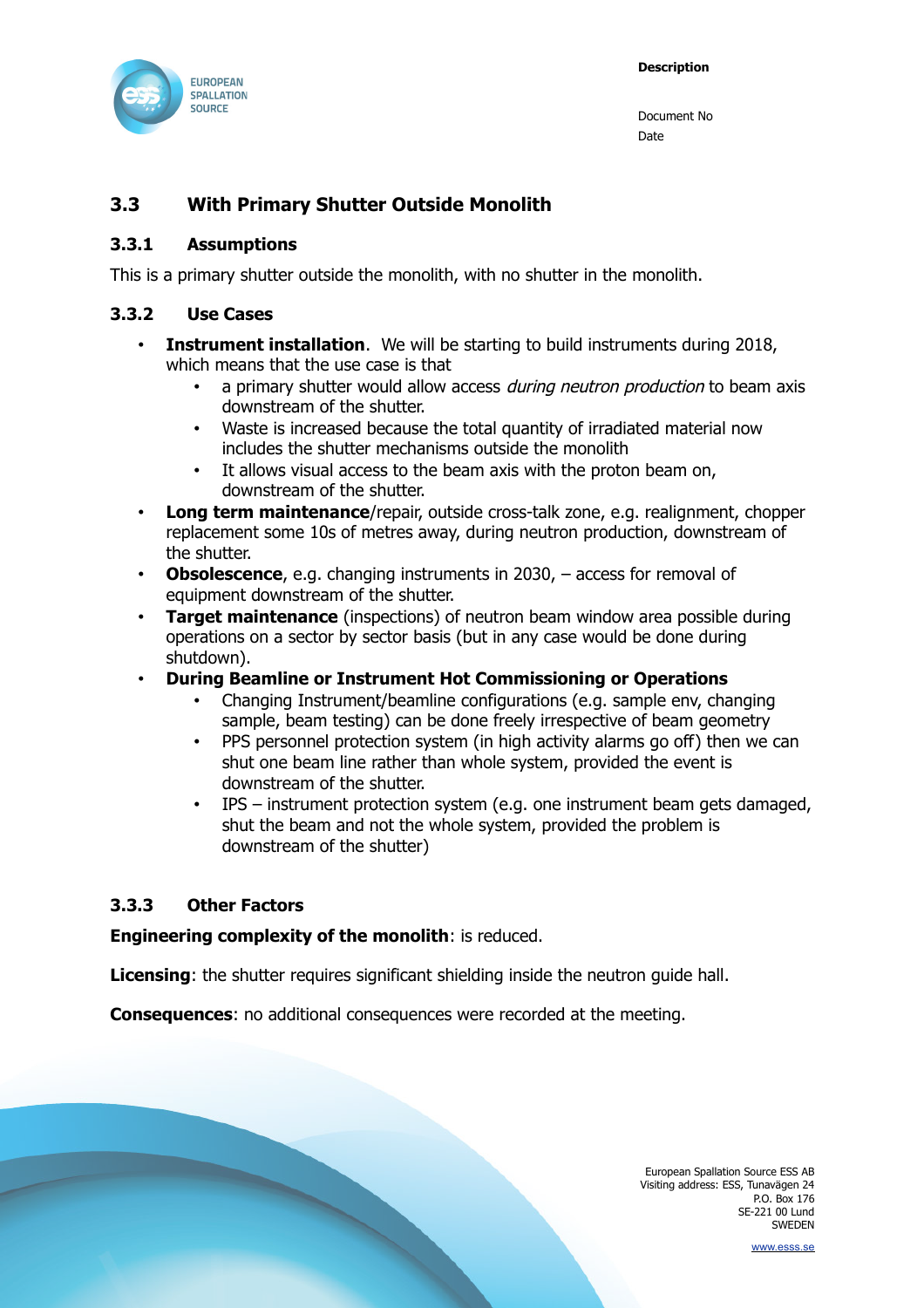

#### <span id="page-8-3"></span>**3.4 With No Shutter Whatsoever**

#### <span id="page-8-2"></span>**3.4.1 Assumptions**

Access to the port hole is from outside the monolith. Dosimetry near the monolith wall (either the actual monolith or the installed shielding around it) allows a person to access the wall safely during operations.

#### **3.4.2 Use Cases**

- <span id="page-8-1"></span>• Instrument installation. We will be starting to build instruments during 2018
	- Heavy duty shielding (insert and / or temporary walls / blocks) would be required.
	- Instrument installation in and near the monolith requires approx 2 mo shutdown.
	- No installation in first 10 m of beam from moderator except during shutdown
	- Reduced waste because the dummy beam plugs are single piece of narrow steel.
- No Long term maintenance/repair, outside cross-talk zone, e.g. realignment, chopper replacement some 10s of metres away, during neutron production.
- Obsolescence, e.g. changing instruments in 2030, access for removal of equipment
- Target maintenance (inspections) of neutron beam window area not possible during operations.
- During Beamline or Instrument Hot Commissioning or Operations
	- Changing Instrument/beamline configurations (e.g. sample env, changing sample, beam testing) cannot be done within line of sight of the source.
	- PPS personnel protection system (in high activity alarms go off) then we can shut down the whole facility.
	- IPS instrument protection system (e.g. one instrument beam gets damaged), shut down the whole facility.

#### <span id="page-8-0"></span>**3.4.3 Other Factors**

#### **Engineering complexity of the monolith**: is reduced.

**Licensing**: the licensing of the monolith may be simplified in this scenario but the licensing downstream is likely to be more complex.

**Consequences**: no additional consequences recorded at the meeting.

European Spallation Source ESS AB Visiting address: ESS, Tunavägen 24 P.O. Box 176 SE-221 00 Lund SWEDEN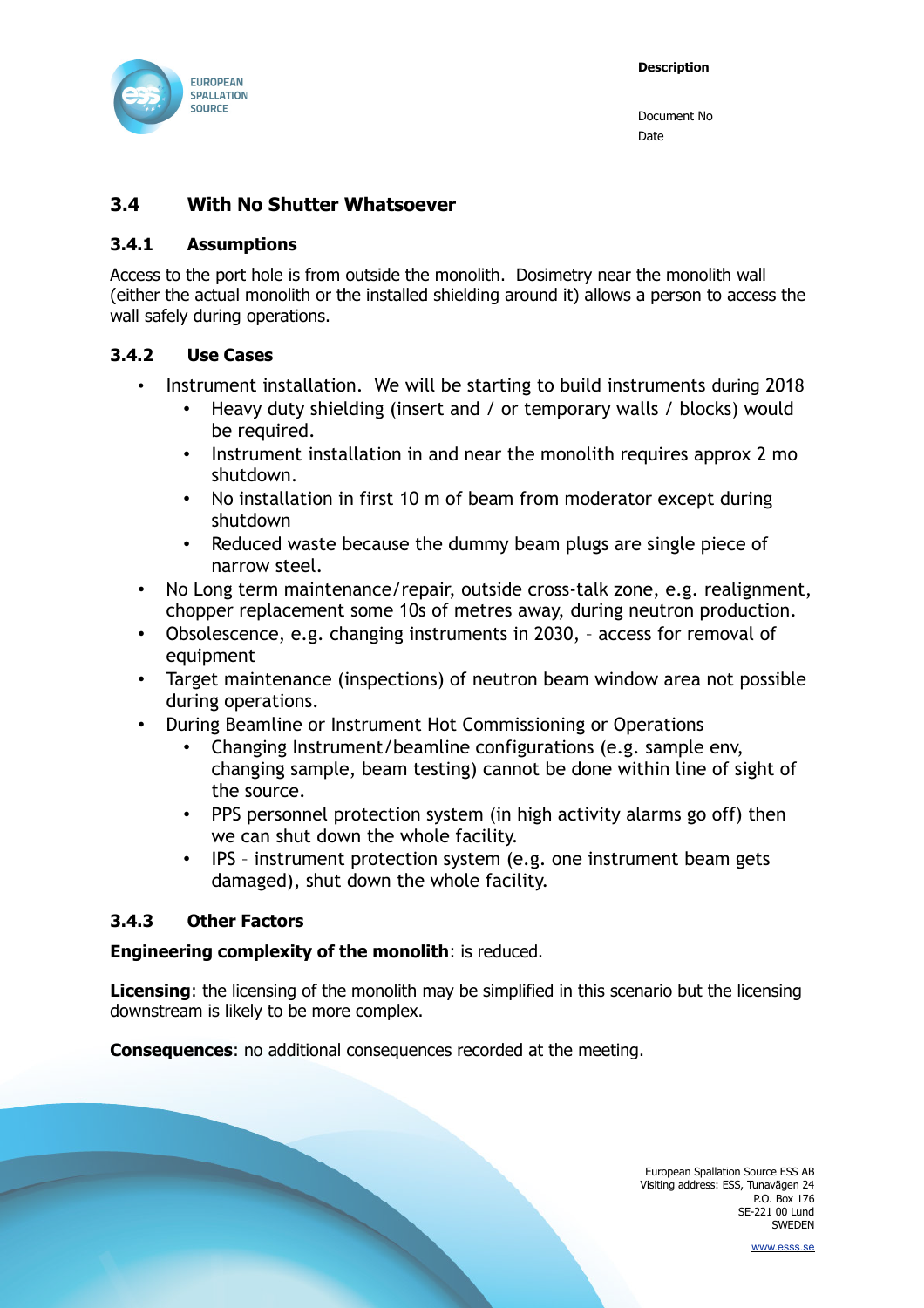

### **4. Evaluation Matrices**

#### **4.1 Introduction**

For each of the different options above, an evaluation matrix was constructed to facilitate the selection of recommendations for the ESS management. Each of the core stakeholder groups was asked to independently evaluate a number of key criteria for each of the options. The arithmetic mean of these numbers was then computed as a "badness" score for each criterion for each option, on a scale of 1-5, where 5 represents the worst possible scenario, and 1 represents the lowest score of "badness". If a criterion was irrelevant for that stakeholder, then the "badness" score was zero. There were four core groups placing scores for the criteria.

The table was grouped roughly into two common themes. The **upper** theme focusses on a range of different scenarios during **operations**. The **lower** theme focusses more on **construction project** factors.

The next stage of the evaluation was to allocate a weighting factor for the evaluation criteria, in other words how important each criterion is for the stakeholder. Each group was given two votes to cast. If the criterion is not important, then zero votes were placed on that criterion. If it was moderately important, then one vote could be cast. If it was extremely important, then two votes could be cast. As such, the importance scale runs from 0-8, depending on how many people vote for each cirterion, which was normalised to a scale of  $0 - 1$ .

During this activity, a number of additional criteria were identified that supplemented those listed above.

#### **4.2 List of Voting Core Groups**

The core groups were:

- Instrument Scientists
- **Target Division**
- Chief Instrument Engineer
- Neutron Optics Group

#### **4.3 Most Important Criteria**

The three most highly weighted criteria, in order of weight, were:

- Ease of beamport activation operation (8 votes out of a possible 8)
- Normal operations with proton beam on (7 votes out of a possible 8)

European Spallation Source ESS AB Visiting address: ESS, Tunavägen 24 P.O. Box 176 SE-221 00 Lund SWEDEN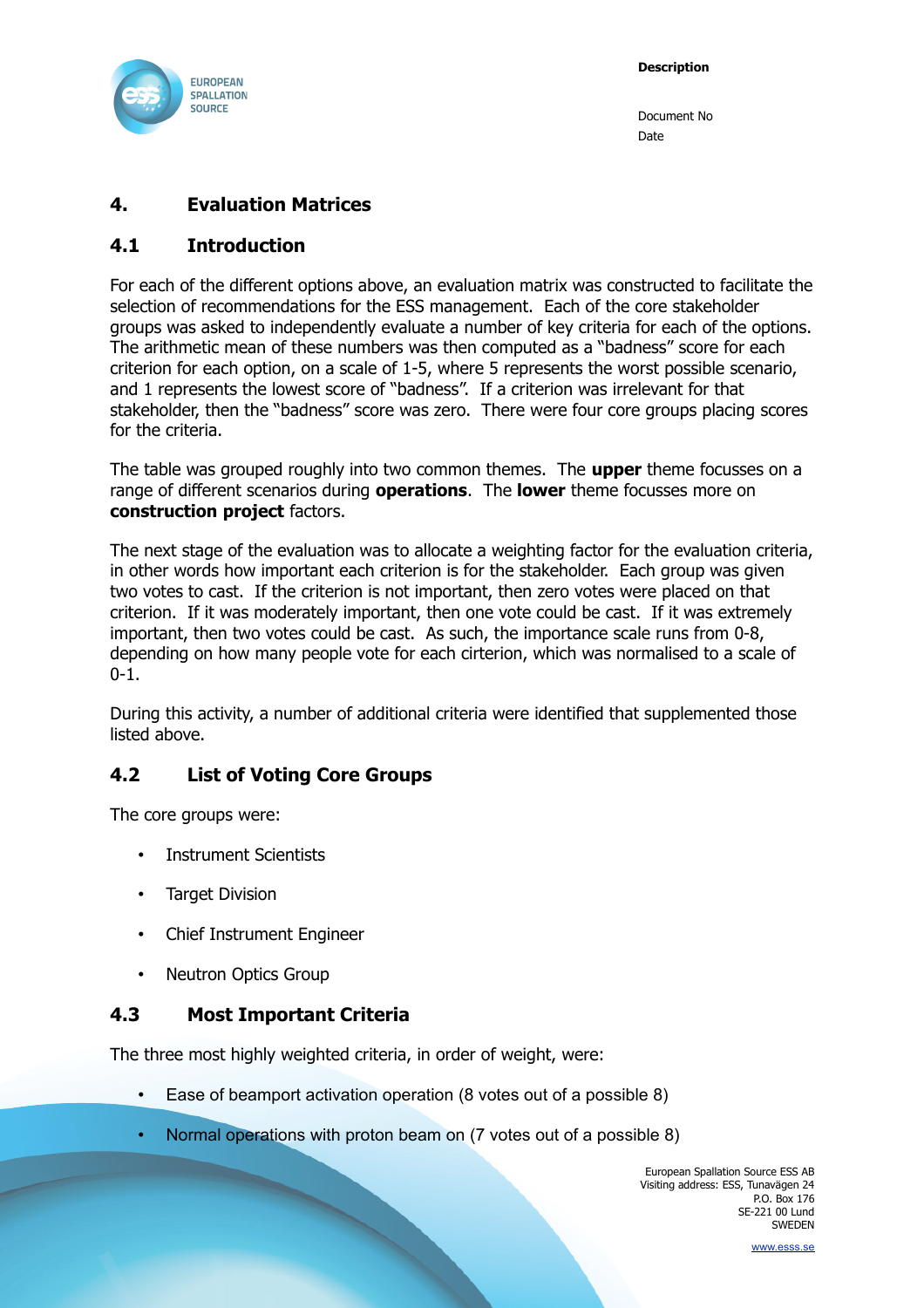

• Monolith engineering complexity (7 votes out of a possible 8)

### **4.4 Option 1: Primary Shutter in Monolith**

#### **Zones and Scenarios**

|                                     |             | US / Shutter In LOS |  | Beyond LOS Sample Pos Straight Sample Pos Curved | Weight | Weight |       | Score  |
|-------------------------------------|-------------|---------------------|--|--------------------------------------------------|--------|--------|-------|--------|
| Installation                        | Protons on  |                     |  |                                                  |        |        | 0.75  |        |
|                                     | Protons off | 5                   |  |                                                  |        |        | 0.625 | 5.625  |
| <b>Normal Operations</b>            | Protons on  |                     |  |                                                  |        |        | 0.875 | 3.5    |
|                                     | Protons off | 5.                  |  |                                                  |        |        | 0.375 | 3.375  |
| <b>Planned Maintenance</b>          | Protons on  |                     |  |                                                  |        |        | 0.25  |        |
|                                     | Protons off | 5                   |  |                                                  |        |        | 0.25  | 2.25   |
| Unplanned Interventions             | Protons on  |                     |  |                                                  |        |        | 0.75  |        |
|                                     | Protons off | 5                   |  |                                                  |        |        | 0.25  | 2.25   |
| Obsolescence                        | Protons on  |                     |  |                                                  |        |        | 0.75  |        |
|                                     | Protons off | 5                   |  |                                                  |        |        | 0.375 | 3.375  |
| Hot Commissioning                   | Protons on  |                     |  |                                                  |        |        | 0.75  |        |
|                                     | Protons off |                     |  |                                                  |        |        | 0.125 |        |
| Target External Surface Maintenance | Protons on  |                     |  |                                                  |        |        | 0.25  | 0.25   |
|                                     | Protons off | 5                   |  |                                                  |        |        | 0.25  | 1.5    |
|                                     |             |                     |  |                                                  |        |        |       | 35.125 |

| <b>Other Evaluation Factors</b>         |      |       |         |
|-----------------------------------------|------|-------|---------|
| Monolith engineering complexity         |      | 0.875 | 4.375   |
| Licensing complexity                    | 4.25 | 0.375 | 1.59375 |
| Monolith cost                           | 4.75 | 0.5   | 2.375   |
| Guide hall crane cost                   |      | 0.5   |         |
| Waste quantity                          | 4.75 | 0.375 | 1.78125 |
| Shielding costs on guides/bunker        |      | 0.75  | 0.75    |
| Structural impact, transfer of loads    |      | 0.5   | 1.5     |
| Ease of beam port activation operation  |      |       | 3       |
| Total thickness of beam window material |      | 0.625 | 3.125   |
| Number of beam ports available          |      | 0.5   | 2.5     |
|                                         |      |       | 22      |

## **4.5 Option 2: Primary Shutter Outside Monolith**

#### **Zones and Scenarios**

|                                     |             | US / Shutter<br>In LOS | Beyond LOS Sample Pos S Sample Pos Curved |  | Weight | Weight |       | Score    |
|-------------------------------------|-------------|------------------------|-------------------------------------------|--|--------|--------|-------|----------|
| Installation                        | Protons on  | 4.5                    |                                           |  |        | n      | 0.75  | 6.375    |
|                                     | Protons off | 4                      |                                           |  |        |        | 0.625 |          |
| <b>Normal Operations</b>            | Protons on  | 2.75                   |                                           |  |        |        | 0.875 | 5.90625  |
|                                     | Protons off | 2.75                   |                                           |  |        |        | 0.375 | 2.53125  |
| <b>Planned Maintenance</b>          | Protons on  | 7.5                    |                                           |  |        |        | 0.25  | 2.875    |
|                                     | Protons off | 3.25                   |                                           |  |        |        | 0.25  | 1.8125   |
| Unplanned Interventions             | Protons on  |                        |                                           |  |        |        | 0.75  | 6.75     |
|                                     | Protons off | 4.75                   |                                           |  |        |        | 0.25  | 2.1875   |
| Obsolescence                        | Protons on  | 4.5                    |                                           |  |        |        | 0.75  | 6.375    |
|                                     | Protons off | 3.25                   |                                           |  |        |        | 0.375 | 2.71875  |
| Hot Commissioning                   | Protons on  |                        |                                           |  |        |        | 0.75  | 5.25     |
|                                     | Protons off |                        |                                           |  |        |        | 0.125 | $\Omega$ |
| Target External Surface Maintenance | Protons on  | 3.75                   |                                           |  |        |        | 0.25  | 0.9375   |
|                                     | Protons off |                        |                                           |  |        |        | 0.25  | 0.75     |
|                                     |             |                        |                                           |  |        |        |       | 49.46875 |

| <b>Other Evaluation Factors</b>         |      |   |       |                |
|-----------------------------------------|------|---|-------|----------------|
| Monolith engineering complexity         | 1.25 |   | 0.875 | 1.09375        |
| Licensing complexity                    |      |   | 0.375 | 1.125          |
| Monolith cost                           | l.25 |   | 0.5   | 0.625          |
| Guide hall crane cost                   | 2.5  |   | 0.5   | 1.25           |
| Waste quantity                          | 2.75 |   | 0.375 | 1.03125        |
| Shielding costs on guides/bunker        | 3.25 |   | 0.75  | 2.4375         |
| Structural impact, transfer of loads    |      |   | 0.5   |                |
| Ease of beam port activation operation  |      | 8 |       | $\overline{2}$ |
| Total thickness of beam window material | 3.5  |   | 0.625 | 2.1875         |
| Number of beam ports available          | 3.5  |   | 0.5   | 1.75           |
|                                         |      |   |       | 14.5           |

European Spallation Source ESS AB Visiting address: ESS, Tunavägen 24 P.O. Box 176 SE-221 00 Lund SWEDEN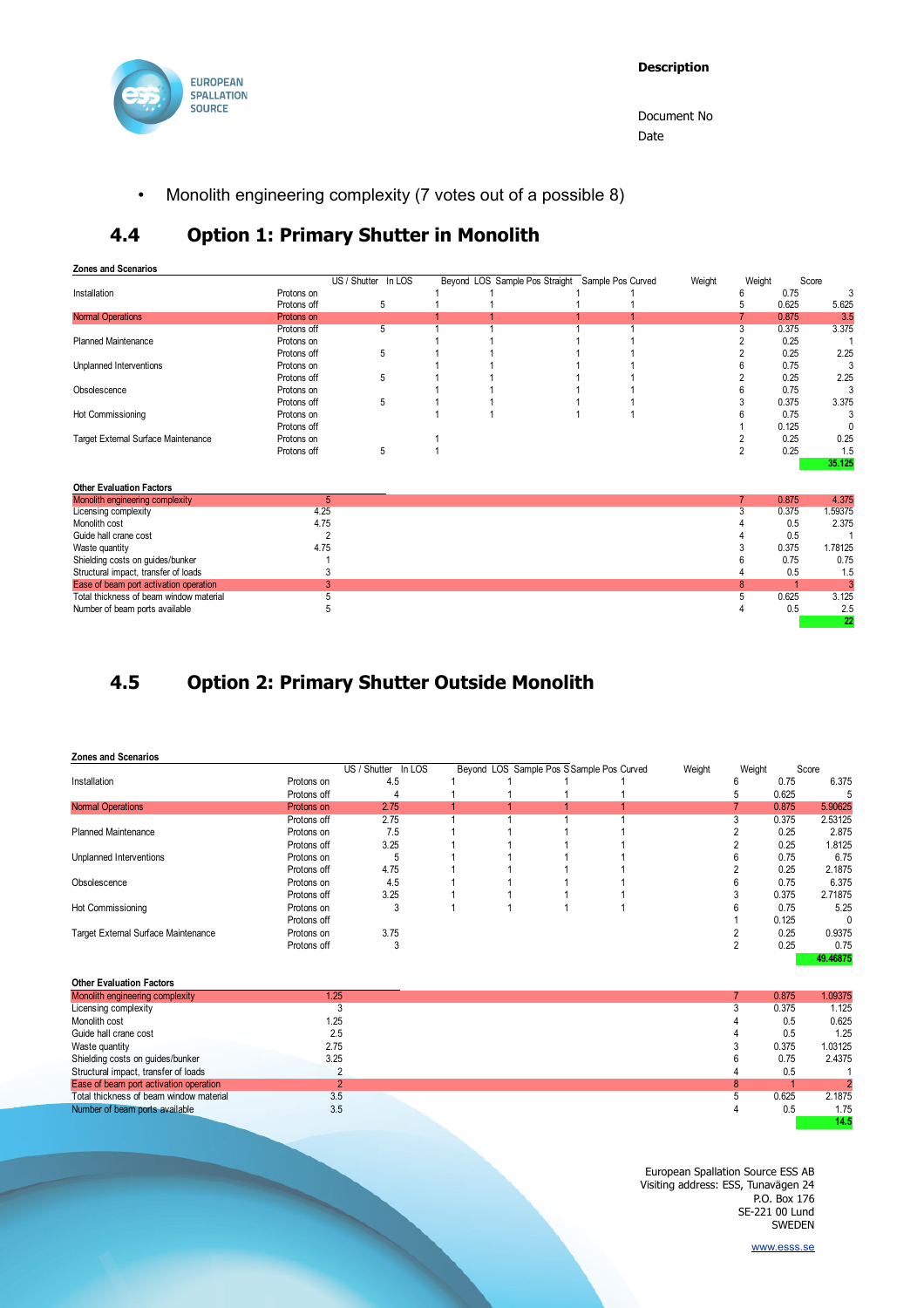

## **4.6 Option 3: Service Shutter (Baseline)**

**Zones and Scenarios**

| LUITUS ANU UUCHANOS                 |             |              |        |     |                                |                   |        |        |       |         |
|-------------------------------------|-------------|--------------|--------|-----|--------------------------------|-------------------|--------|--------|-------|---------|
|                                     |             | US / Shutter | In LOS |     | Beyond LOS Sample Pos Straight | Sample Pos Curved | Weight | Weight |       | Score   |
| Installation                        | Protons on  |              |        |     |                                |                   |        |        | 0.75  | 10.5    |
|                                     | Protons off |              |        |     |                                |                   |        |        | 0.625 | 2.5     |
| <b>Normal Operations</b>            | Protons on  |              |        | 4.5 |                                |                   |        |        | 0.875 | 11.8125 |
|                                     | Protons off |              |        |     |                                |                   |        |        | 0.375 | 1.5     |
| <b>Planned Maintenance</b>          | Protons on  |              |        | 4.5 |                                |                   |        |        | 0.25  | 3.375   |
|                                     | Protons off |              |        |     |                                |                   |        |        | 0.25  |         |
| Unplanned Interventions             | Protons on  |              |        |     |                                |                   |        |        | 0.75  | 10.5    |
|                                     | Protons off |              |        |     |                                |                   |        |        | 0.25  |         |
| Obsolescence                        | Protons on  |              |        |     | 3.5                            |                   |        |        | 0.75  | 10.875  |
|                                     | Protons off |              |        |     |                                |                   |        | 0.375  | 1.5   |         |
| Hot Commissioning                   | Protons on  |              |        | 4.5 | 3.5                            |                   |        |        | 0.75  | 10.5    |
|                                     | Protons off |              |        |     |                                |                   |        |        | 0.125 |         |
| Target External Surface Maintenance | Protons on  |              |        |     |                                |                   |        |        | 0.25  | 1.25    |
|                                     | Protons off |              |        |     |                                |                   |        |        | 0.25  | 0.25    |
|                                     |             |              |        |     |                                |                   |        |        |       | 66.5625 |

| <b>Other Evaluation Factors</b>         |      |                  |
|-----------------------------------------|------|------------------|
| Monolith engineering complexity         | 2.5  | 2.1875<br>0.875  |
| Licensing complexity                    |      | 0.375<br>0.375   |
| Monolith cost                           |      | 0.5              |
| Guide hall crane cost                   |      | 2.5<br>0.5       |
| Waste quantity                          |      | 0.75<br>0.375    |
| Shielding costs on guides/bunker        |      | 0.75<br>0.75     |
| Structural impact, transfer of loads    |      | 0.5              |
| Ease of beam port activation operation  |      | o                |
| Total thickness of beam window material | 1.75 | 1.09375<br>0.625 |
| Number of beam ports available          |      | 0.5<br>0.5       |
|                                         |      | 12.15625         |

**4.7 No Shutter**

**Zones and Scenarios**

|                                     |             | US / Shutter In LOS |     | Beyond LOS Sample Pos SSample Pos Curved |   | Weight | Weight |       | Score    |
|-------------------------------------|-------------|---------------------|-----|------------------------------------------|---|--------|--------|-------|----------|
| Installation                        | Protons on  |                     |     |                                          |   |        |        | 0.75  | 12       |
|                                     | Protons off |                     | 2.5 |                                          |   |        |        | 0.625 | 4.0625   |
| <b>Normal Operations</b>            | Protons on  |                     | 5   | 4.75                                     | h |        |        | 0.875 | 13.78125 |
|                                     | Protons off |                     | 2.5 |                                          |   |        |        | 0.375 | 2.4375   |
| <b>Planned Maintenance</b>          | Protons on  |                     |     | 4.75                                     |   |        |        | 0.25  | 3.9375   |
|                                     | Protons off |                     | 2.5 |                                          |   |        |        | 0.25  | 1.625    |
| Unplanned Interventions             | Protons on  |                     |     |                                          |   |        |        | 0.75  | 12       |
|                                     | Protons off |                     | 2.5 |                                          |   |        |        | 0.25  | 1.625    |
| Obsolescence                        | Protons on  |                     |     |                                          |   |        |        | 0.75  | 12       |
|                                     | Protons off |                     | 2.5 |                                          |   |        |        | 0.375 | 2.4375   |
| Hot Commissioning                   | Protons on  |                     | h   | 5                                        |   |        |        | 0.75  | 12       |
|                                     | Protons off |                     |     |                                          |   |        |        | 0.125 |          |
| Target External Surface Maintenance | Protons on  |                     |     |                                          |   |        |        | 0.25  | 1.25     |
|                                     | Protons off |                     | 2.5 |                                          |   |        |        | 0.25  | 0.625    |
|                                     |             |                     |     |                                          |   |        |        |       | 79.78125 |

| <b>Other Evaluation Factors</b>         |     |   |       |        |
|-----------------------------------------|-----|---|-------|--------|
| Monolith engineering complexity         |     |   | 0.875 | 0.875  |
| Licensing complexity                    |     |   | 0.375 | 1.125  |
| Monolith cost                           |     |   | 0.5   | 0.5    |
| Guide hall crane cost                   |     |   | 0.5   | 1.5    |
| Waste quantity                          | ۱.5 |   | 0.375 | 0.5625 |
| Shielding costs on guides/bunker        |     |   | 0.75  | 0.75   |
| Structural impact, transfer of loads    |     |   | 0.5   | 0.5    |
| Ease of beam port activation operation  | 2.5 | 8 |       | 2.5    |
| Total thickness of beam window material |     |   | 0.625 | 0.625  |
| Number of beam ports available          |     |   | 0.5   | 0.5    |
|                                         |     |   |       | 9.4375 |

European Spallation Source ESS AB Visiting address: ESS, Tunavägen 24 P.O. Box 176 SE-221 00 Lund SWEDEN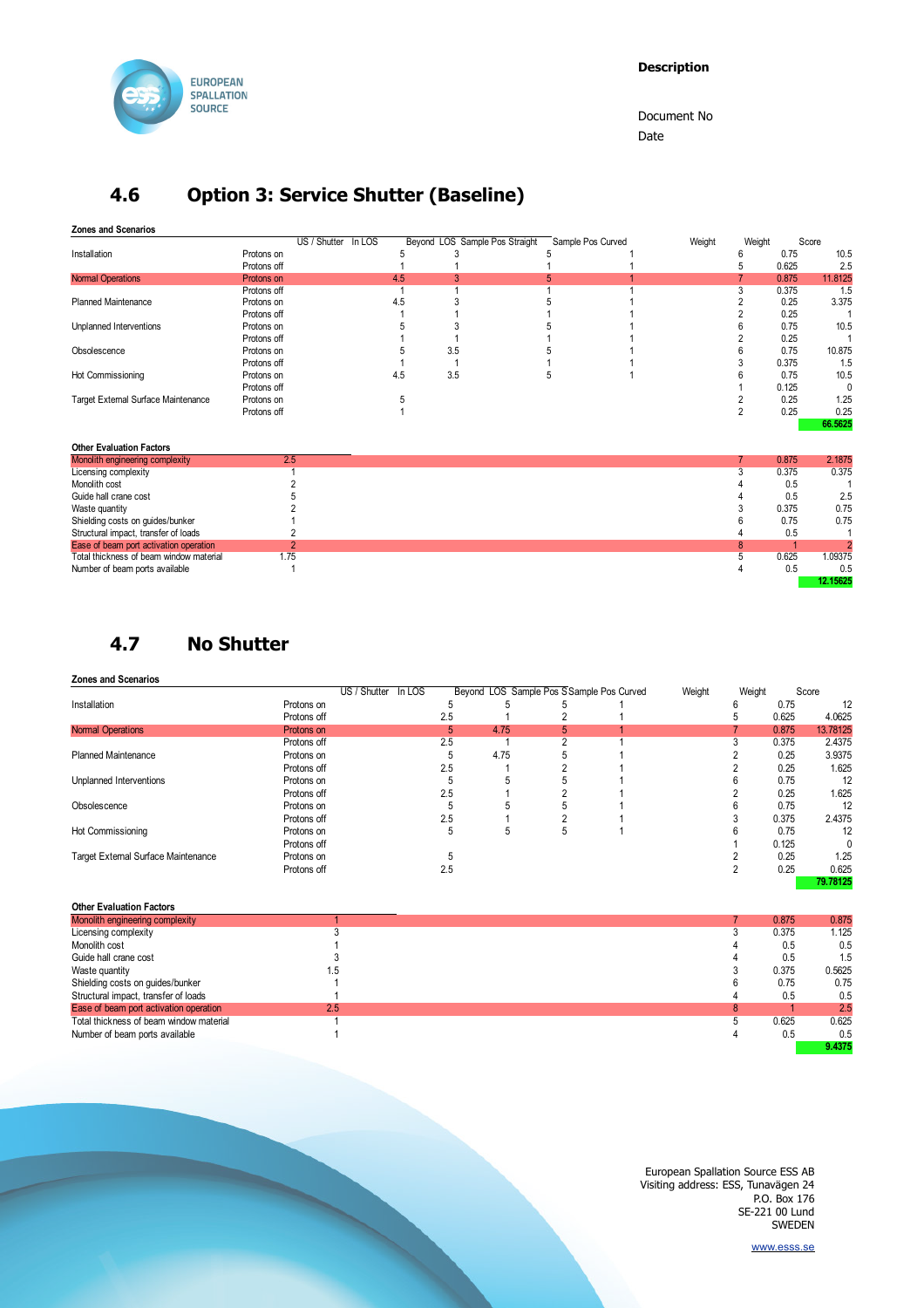

### **4.8 Analysis of Options**

The "badness" from an operational standpoint for each of the options is shown in figure.



The "badness" from a project standpoint for each of the options is shown in figure.

European Spallation Source ESS AB Visiting address: ESS, Tunavägen 24 P.O. Box 176 SE-221 00 Lund SWEDEN